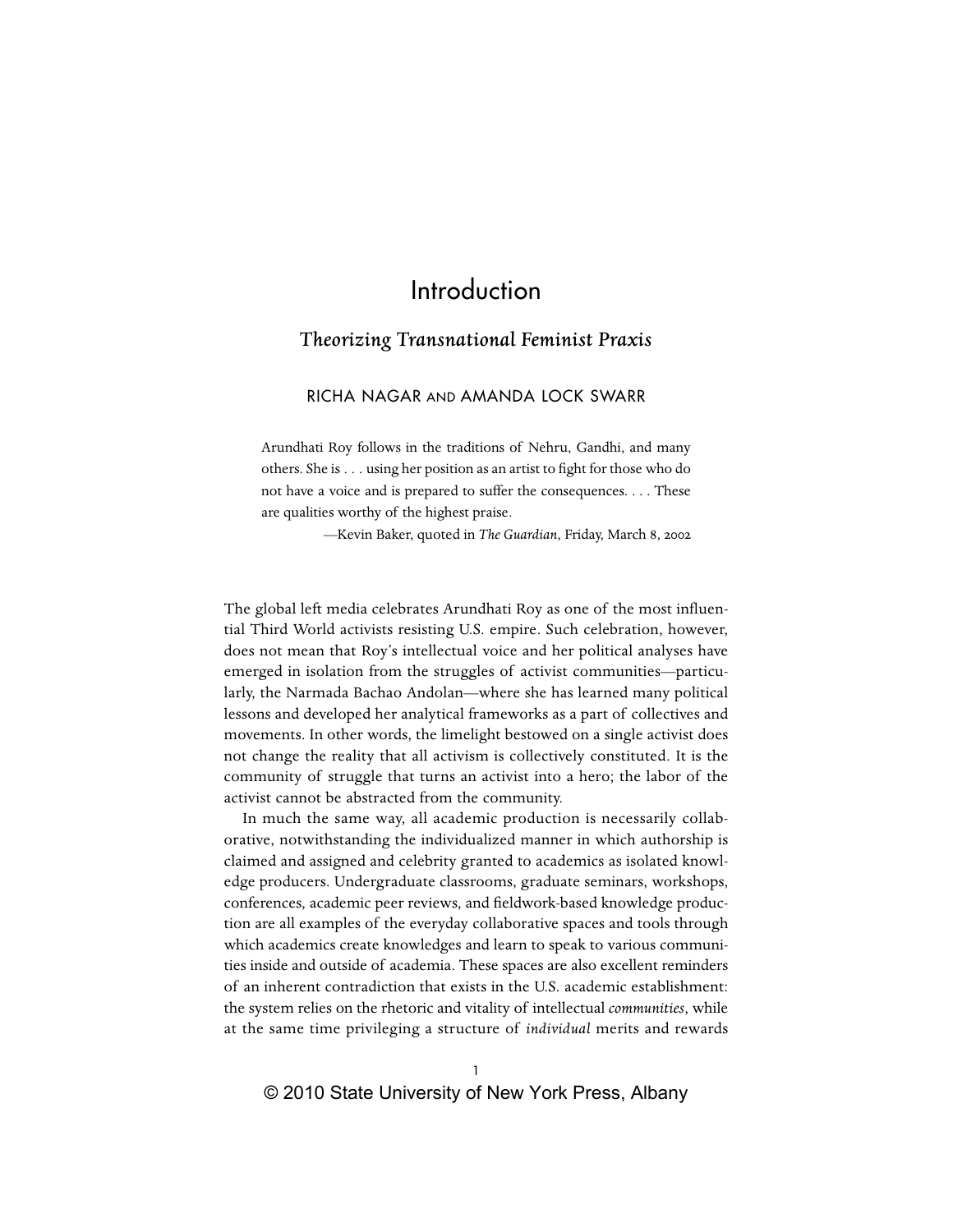that is premised on a denial and dismissal of the collaborative basis of all intellectual work produced within the institution. This general tendency in the U.S. academy is made more pronounced by a celebrity culture where an internalized need to present oneself as an individual academic star often translates into a drive to abstract and generalize, frequently in opposition to those who are seen as immersed in "grounded struggles."

The assumptions and fallacies of a model based on the notion of an individual knowledge producer in academia (feminist studies included) are useful starting points for an interrogation of three sets of dichotomies critical to rethinking the meanings and possibilities of feminist praxis: individually/collaboratively produced knowledges, academia/activism, and theory/method. Such interrogation can also serve as a meaningful entry point from which to consider the relationships between local and global as well as to revisit the politics of authenticity, translation, and mediation with an explicit aim of extending ongoing conversations about the meanings and possibilities of transnational feminist engagements.

This volume is an initial step in what we see as our long-term collaborative journey with one another and with collaborators in other academic and nonacademic locations (e.g., Swarr and Nagar 2004; Nagar and Swarr 2004; Bullington and Swarr 2007; Sangtin Writers [and Nagar] 2006) to reflect on the meanings and implications of these three dichotomies in relation to transnational feminist praxis. We note two phenomena that have been in mutual tension. On the one hand, growing interests in questions of globalization, neo-liberalism, and social justice have fuelled the emergence and growth of transnational feminisms in interdisciplinary feminist studies. On the other hand, ongoing debates since the 1980s over questions of voice, authority, representation, and identity have often produced a gap between the efforts of feminists engaged in theorizing the complexities of knowledge production across borders and those concerned with imagining concrete ways to enact solidarities across nations, institutions, sociopolitical identifications, and economic categories and materialities.

We reconceptualize collaboration as an intellectual and political tool to bridge this gap, with possibilities that exceed its potential as a methodological intervention. We suggest that interweaving theories and practices of knowledge production through collaborative dialogues provides a way to radically rethink existing approaches to subalternity, voice, authorship, and representation. Although such concepts as *transnational feminist studies* are sometimes invoked as if a subfield with shared meanings and assumptions exists, we suggest that the two phenomena noted here have constituted transnational feminisms as a diverse and diffuse field where hierarchies and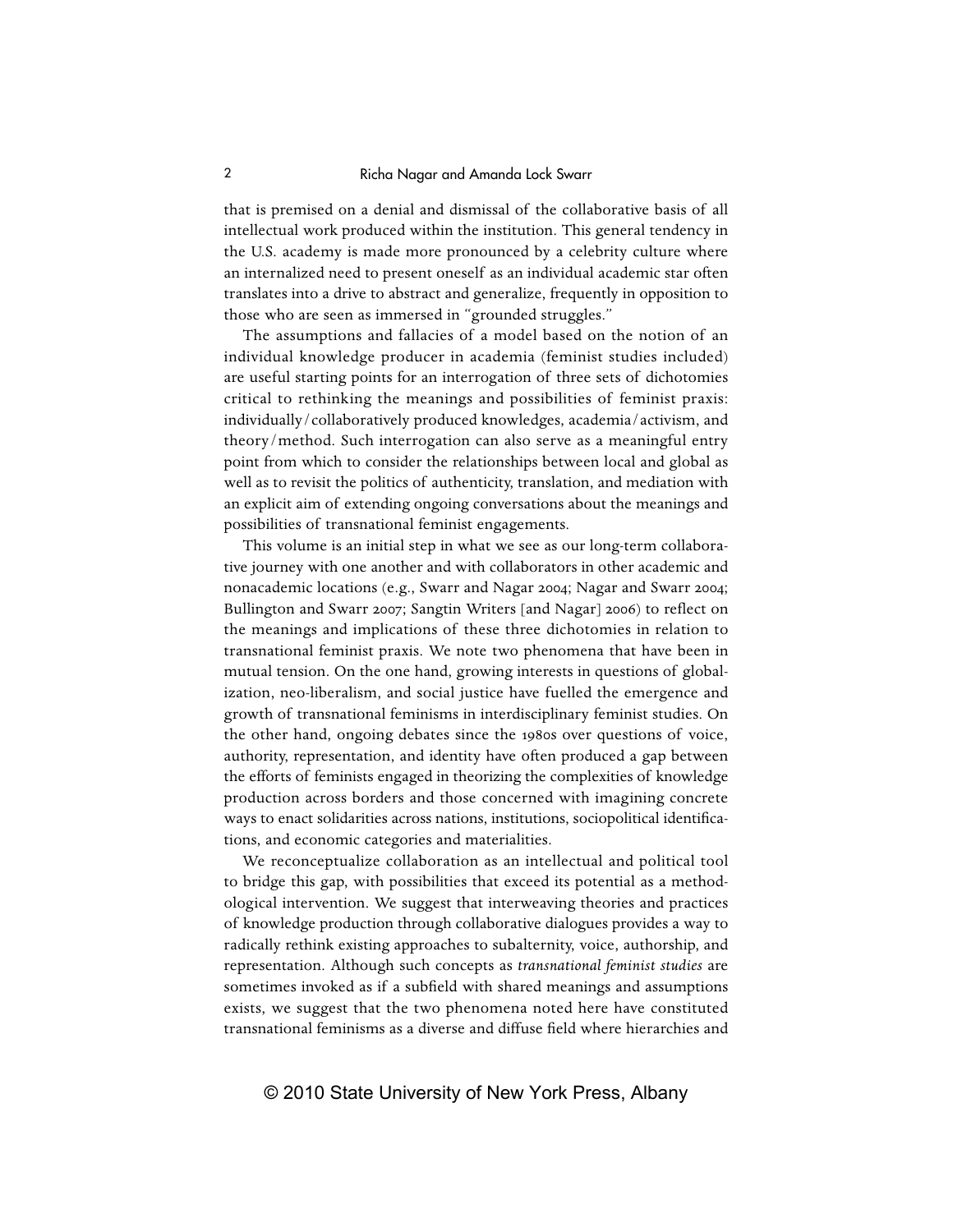practices pertaining to knowledge production have been unevenly treated in theoretical interventions. We argue for a transnational feminist praxis that is critically aware of its own historical, geographical, and political locations, even as it is invested in alliances that are created and sustained through deeply dialogic and critically self-reflexive processes of knowledge production and dissemination. We actively resist celebrity/expert politics while recognizing the limits of this resistance.

In this introduction, we first consider key approaches to the transnational by interdisciplinary feminist scholars in U.S. and Canadian academia. Next, we discuss these inquiries into the transnational in relation to practices of knowledge production by examining the interstices of the three sets of dichotomies identified: academic/activist, theory/method, and individual/ collaborative. Finally, we analyze two texts published in the 1990s that have become canonical in transnational feminist studies to explore the manner and extent to which they address these concerns and to identify some critical points of engagement and departure that might broaden and deepen the imaginaries and practices associated with political dialogues and intellectual production across borders. These three points of inquiry allow us to grapple with the ways in which collaborative praxis is marginalized in dominant institutional spaces of the academy and to imagine how such praxis can become a rich source of methodological *and* theoretical interventions and agendas that can begin the process of identifying and re/claiming those spaces. In the last section, we situate our arguments in relation to the process, structure, and specific contributions that have come together in the making of this volume.

#### **The** *Transnational* **of Transnational Feminisms**

Generally speaking, the popularization and embracing of transnational feminisms as a discourse in feminist/women's and gender studies has coincided with a commitment to address the asymmetries of the globalization process. Yet, it would be incorrect to suggest that the term *transnational* has the same salience in South Africa, India, Egypt, or Brazil as it does in U.S. and Canadian academic feminist studies. Similar to concepts of "women of color" feminisms (e.g. The Combahee River Collective 1982), "third world" feminisms (e.g., Mohanty et al. 1991), "multi-cultural" feminisms (e.g., Shohat 1998), "international" feminisms (e.g., Enloe 1990), and "global" feminisms (e.g., Morgan -984), *transnational* as a descriptor has emerged out of certain historical moments in the U.S. and Canadian academy. It is important to acknowledge, therefore, the ways in which the deployments of transnational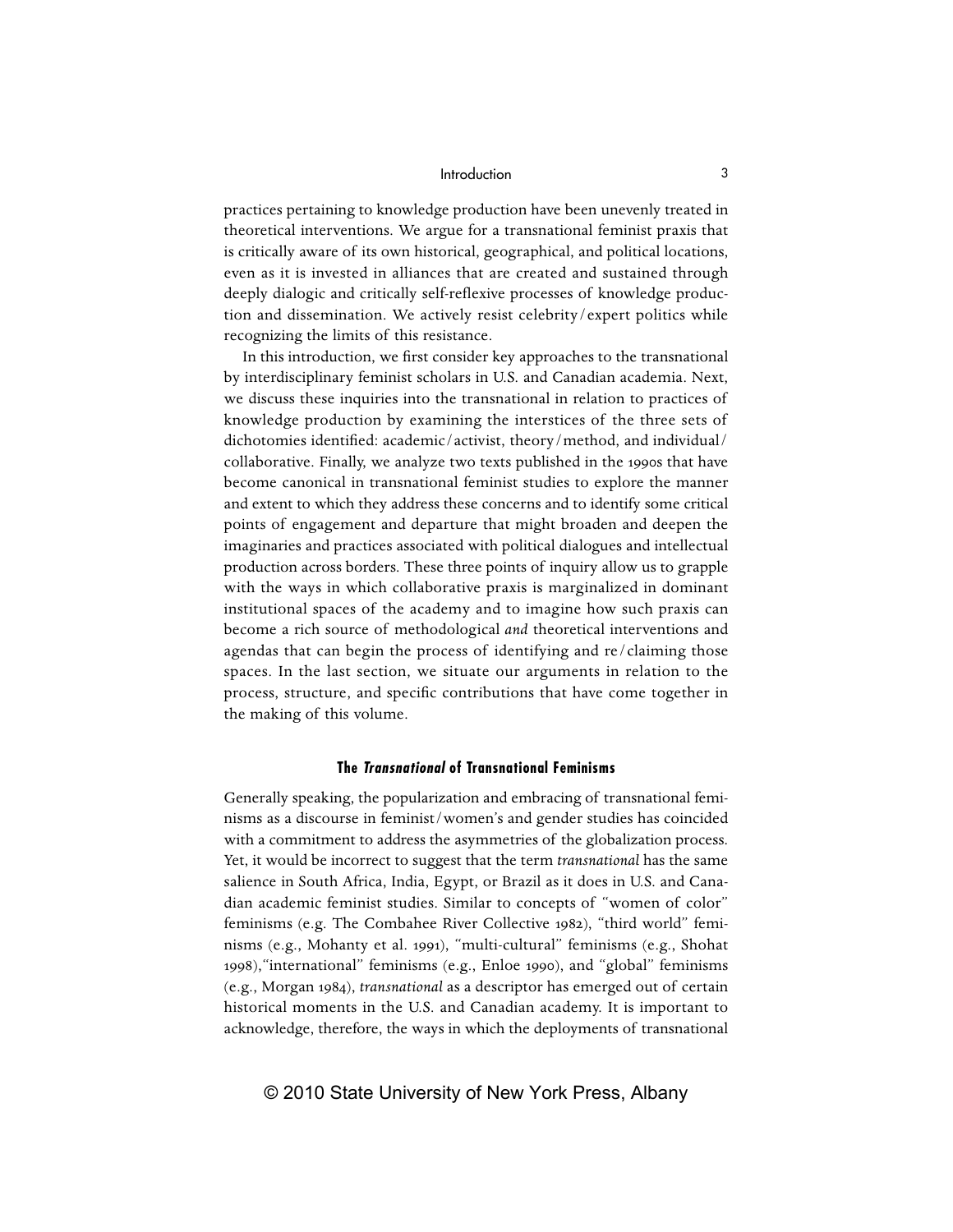feminisms continue, or depart from, the intellectual and political legacies of women of color/third world/multicultural/international/global feminisms. At the same time, however, it is critical to be aware of the limits engendered by the overuse of *transnational*. Indeed, as Inderpal Grewal and Caren Kaplan argue, the term *transnational* "has become so ubiquitous in cultural, literary and critical studies that much of its political valence seems to have become evacuated" (2001: 664). This makes it necessary to consider briefly the various deployments of the idea of the transnational and how they feed visions of feminist praxis and collaborative knowledge production.

In a discussion of transnational sexuality studies, Grewal and Kaplan (2001) specify at least five kinds of foci where the term *transnational* has gained currency: (a) in theorizing migration as a transnational process; (b) to signal the demise or irrelevance of the nation-state in the current phase of globalization; (c) as a synonym for *diasporic*; (d) to designate a form of postcolonialism; and (e) as an alternative to the problematic of the global and the international, articulated primarily by Western or Euro-American second-wave feminists as well as by multinational corporations, for which "becoming global" marks an expansion into new markets.

It is in this last sense that we are concerned with the idea of transnational feminisms in this chapter—as a conceptual framework that strives to liberate itself from the political and intellectual constraints of international feminisms and global feminisms. Whereas international feminisms are seen as rigidly adhering to nation-state borders and paying inadequate attention to forces of globalization, global feminisms have been subjected to critical scrutiny for prioritizing northern feminist agendas and perspectives and for homogenizing women's struggles for sociopolitical justice, especially in colonial and neocolonial contexts.<sup>1</sup>

In the North American academy, transnational feminisms emerged, in part, from postcolonial critiques and introspection that is often linked to the writings of authors such as Mohanty (1986), Lazreg (1988), and Trinh (1991), who highlighted the contradictions and dangers inherent in a feminist project where "difference" is only allowed to unfold according to external standards and within an external frame of reference. "Under these circumstances," wrote Marnia Lazreg,

the consciousness of one's womanhood coincides with the realization that it has already been appropriated in one form or another by outsiders, women as well as men, experts in things Middle Eastern. In this sense, the feminist project is warped and rarely brings with it the potential for personal liberation that it does in this country [U.S.] or in Europe. (1988: 81)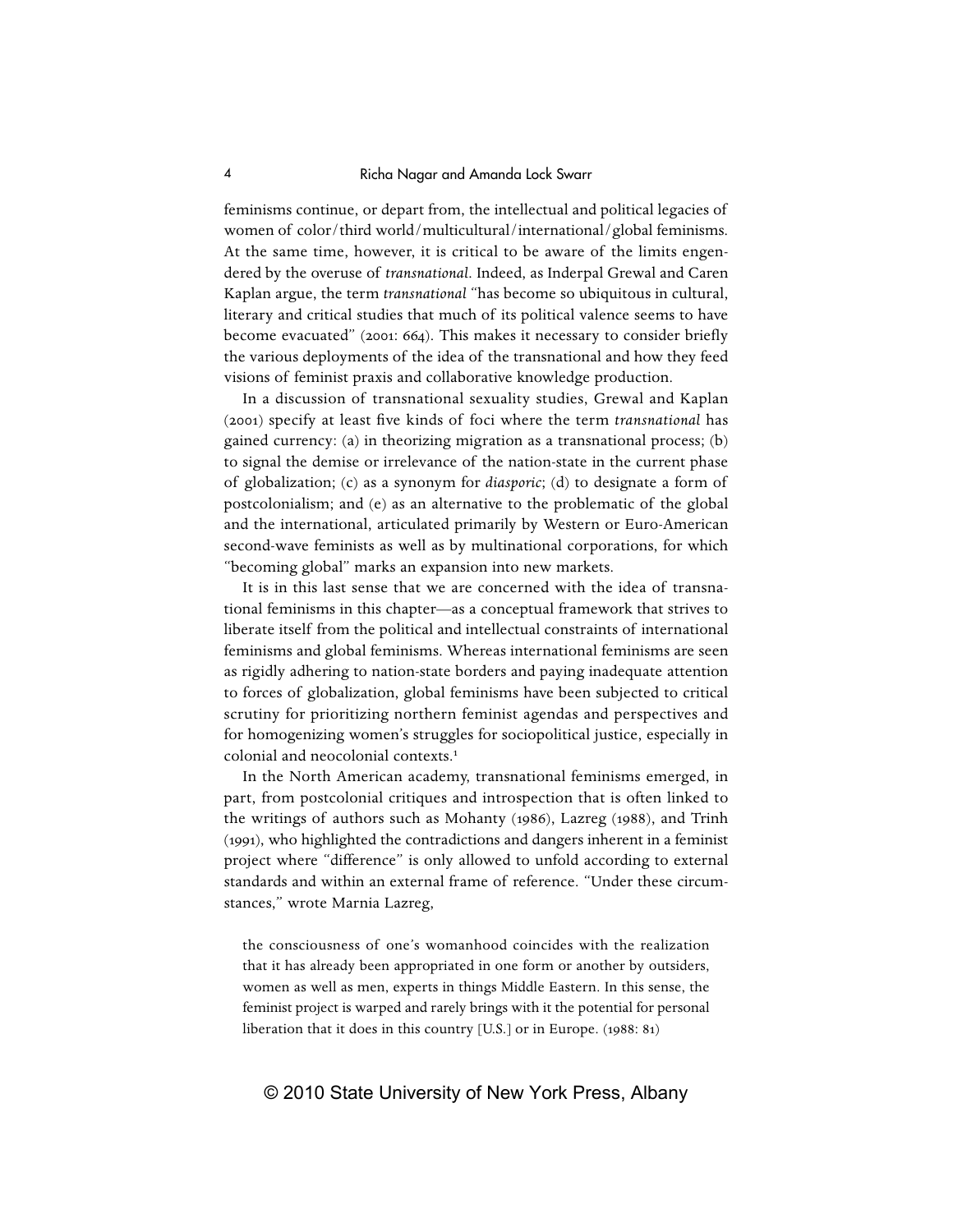These and similar works critiqued the hegemony of a monolithic notion of "Third World women" as passive victims and underscored the need to highlight Third World women's activism and agency, as well as to recast the category of Third World women to imagine new forms of transnational solidarities and collaborations (Mohanty 1986). The result was a series of exciting academic interventions where questions of modernity, emergence and circulation of global identities, transnational formations, and the relationships between the local and global became topics of sustained debate and discussion in a continuously emerging field of transborder feminisms.

At the same time, we suggest that considerations of the specific ways in which particular transnational collaborations and solidarities can be articulated, enacted, mediated, translated, and represented in and across the borders of the northern academy—as well as the consequences, losses, gains, and possibilities of such imaginaries and practices have remained largely peripheral or implicit in these discussions. Similarly, these conversations have not sufficiently grappled with the goals, agendas, and visions of different forms of transnational solidarities and collaborations as facilitated and constrained by specific institutional spaces and practices. We seek to create more spaces for a critical interrogation of these issues.

As a working definition that tries to bring these questions to the forefront, we propose that transnational feminisms are an intersectional set of understandings, tools, and practices that can: (a) attend to racialized, classed, masculinized, and heteronormative logics and practices of globalization and capitalist patriarchies, and the multiple ways in which they (re)structure colonial and neocolonial relations of domination and subordination; (b) grapple with the complex and contradictory ways in which these processes both inform and are shaped by a range of subjectivities and understandings of individual and collective agency; and (c) interweave critiques, actions, and self-reflexivity so as to resist a priori predictions of what might constitute feminist politics in a given place and time.

Instead of investing ourselves in claiming feminism, then, we suggest that grounding feminisms in activist communities *everywhere* is a means to interrogate all forms of implicit and explicit relations of power (e.g., racist/ classist/casteist), and to contest those power relations through ongoing processes of self-critique and collective reflection. This definition can serve as a starting point for refiguring the three sets of dichotomies we have identified, with an explicit aim of inserting and specifying collaborative praxis in theorizations of transnational feminisms.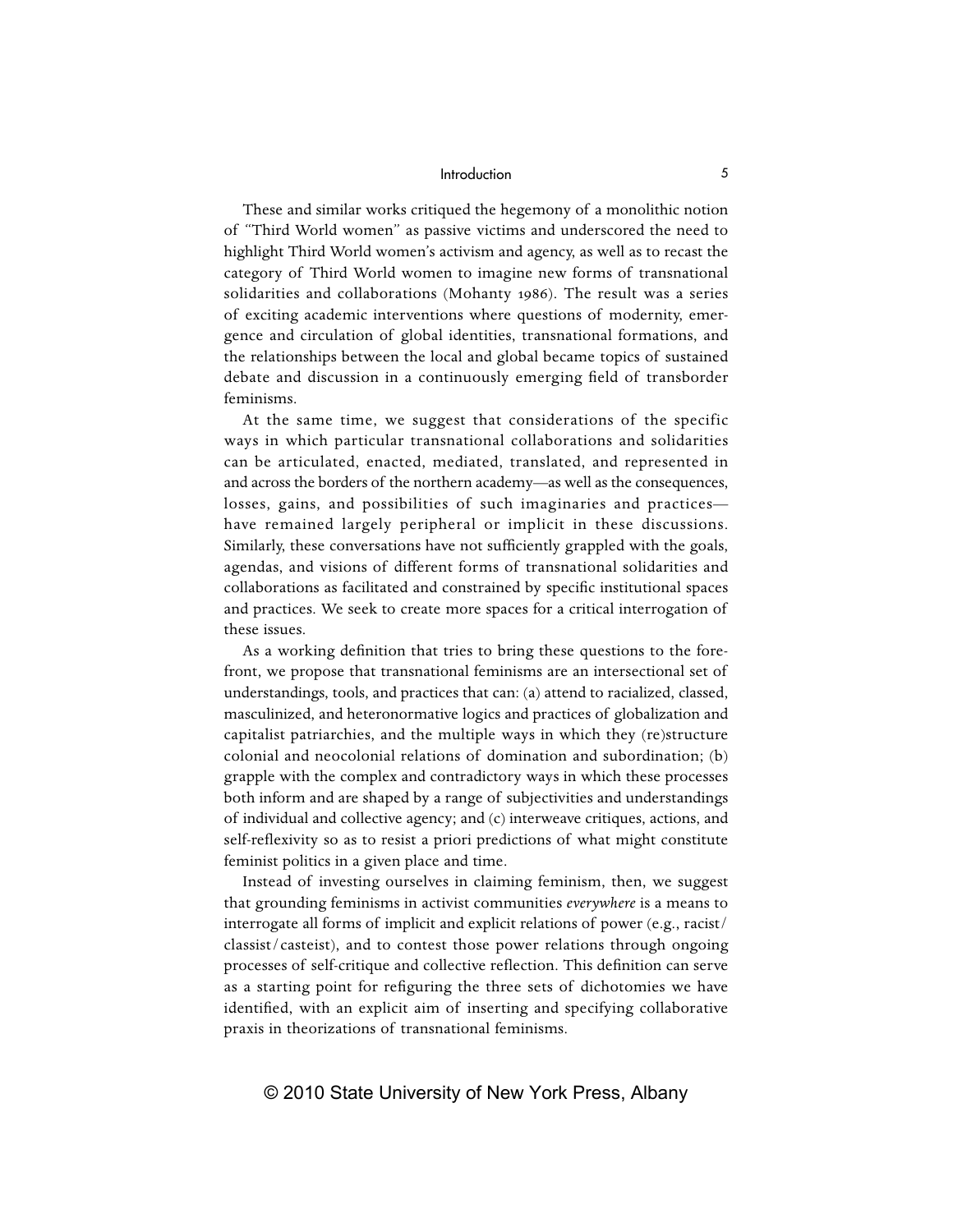#### **Refuting Individualism and Reclaiming Collaborative Praxis**

Marginalization of praxis has been a recurring theme in academic discussions. Generally speaking, praxis is understood as the processes of mediation through which theory and practice become deeply interwoven with one another. It is often traced back to Paulo Freire's (1993 [1970]) concept of liberation as praxis—that is, the cycle of action, reflection, and action through which human beings work to transform their worlds. In feminist engagements, the idea of situated knowledges has provided an important focus for reflections on praxis and on the mutually constitutive nature of the intellectual and the political. For those immersed in the challenges of transnational feminisms, such reflections have frequently revolved around the limits and possibilities of writing, as well as positionality, intellectual and political accountability, and representation. Here we revisit some key approaches to these questions with an eye toward the manner in which the dichotomies of academia/activism, theory/method, and individualism/collaboration have been confronted, problematized, or retained in these engagements.

Vexed questions about the theoretical absence and empirical presence of the Other, the authority and privilege of the writer and the representer, and the provisional nature of all knowledge, have been most intensely debated in the context of postcolonial critiques of ethnographic knowledge production. These critiques, in turn, intersect with broader critiques of the manner in which social scientific and humanities knowledges are produced in and from the ivory towers of academia, and the exclusions that emanate from this process. Two broad themes can be discerned in these critiques. The first relates to the dichotomy between academic intellectuals and sources/ subjects of knowledge. It has been argued that academics tend to speak to problems constituted by their disciplines, which limits the relevance of academic knowledges to struggles on the ground (Dreze 2002; Messer-Davidow 2002). Furthermore, this disjuncture between disciplines and what is labeled as "the ground" is exacerbated by researchers from the North who tend to read "over the shoulders of natives," not "alongside natives" with the result that hidden experts are always at the top of the hierarchy of knowledge production (Crapanzano 1986, quoted in Lassiter 2005: 5).

The second theme in these critiques pertains to the isolated realms of theory, method, and knowledge dissemination. Historian Tom Bender (1998) argues that a categorical distinction between production and popularization of knowledge accelerates professionalism while ignoring how diffusion of knowledge is a central part of making knowledge(s). This distinction is intimately connected with—and has played a role in constituting and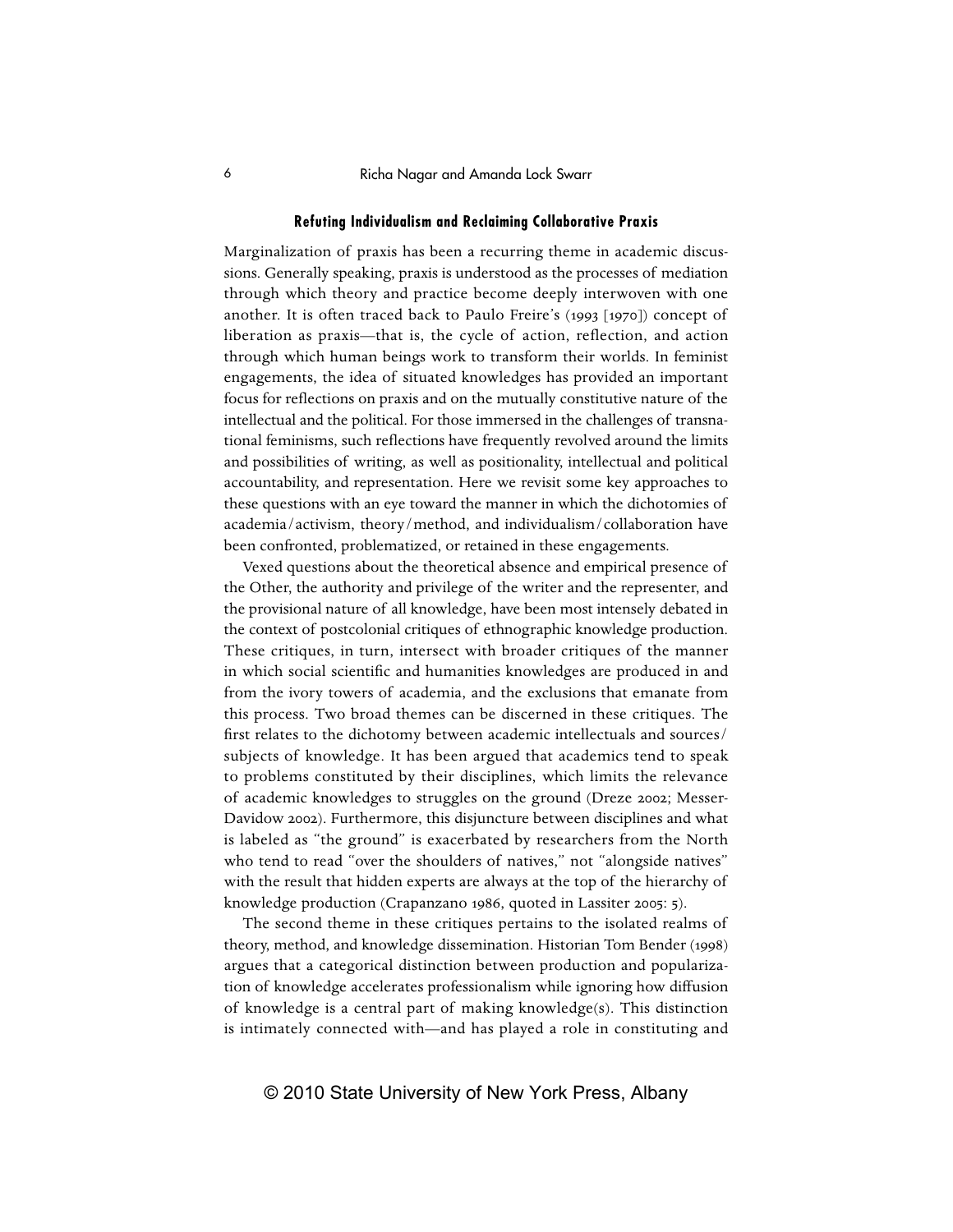perpetuating—the separation of (a) theory from method and (b) research processes from research products. The end result is a compartmentalization of questions pertaining to praxis and intellectual and political accountability (Enslin 1994; Poitevin 2002).

Feminist scholars' attempts to engage with these two themes have led to the development of three specific practices:

- -. *Engagement with positionality and reflexivity*, where the concept of positionality refers to the ways in which a researcher's position in terms of gender, race, class, among other categories, shapes the content of research and critical self-reflexivity becomes a tool to produce a description of that positionality;
- 2. *Representational experiments* that seek to interrupt the researcher's own authority by incorporating or juxtaposing multiple "voices";
- 3. *Enacting accountability*, which for many interdisciplinary social scientists has translated into such practices as sharing of interview transcripts, life histories, and finished academic products with informants/subjects; and which has involved wide-ranging engagements with questions of how to write for multiple audiences, and of mediation, translation, and reception.

Although these practices have advanced feminist engagements with dilemmas of representation in several ways, each practice also suffers from serious limitations. First, approaches to positionality often assume transparent reflexivity in ways that the very desire to "reveal" multiple, complex, and shifting positionality of the researcher freezes identities and social positions in space and time, foreclosing an analysis of the manner in which identities and locations of those who produce knowledges are constituted and negotiated in and through the process of knowledge production itself (Rose 1997; Nagar and Geiger 2007).

The second practice of creating representational experiments seeks to operationalize self-reflexivity by challenging the idea of a master narrative or authoritative accounts and by experimenting with genres. However, it runs the risk of becoming what Johannes Fabian (1990) refers to as a regrouping of "anthropologists" to save the representer's privileges—a critique that can be applied more broadly to academics than merely those who carry the burden of anthropology. To put it another way, dialogic motifs in academic writing do not necessarily advance dialogues with so-called research subjects/subalterns. Rather, they often reproduce these distinctions, and run the risk of being dismissed by some academics as atheoretical narratives.<sup>2</sup>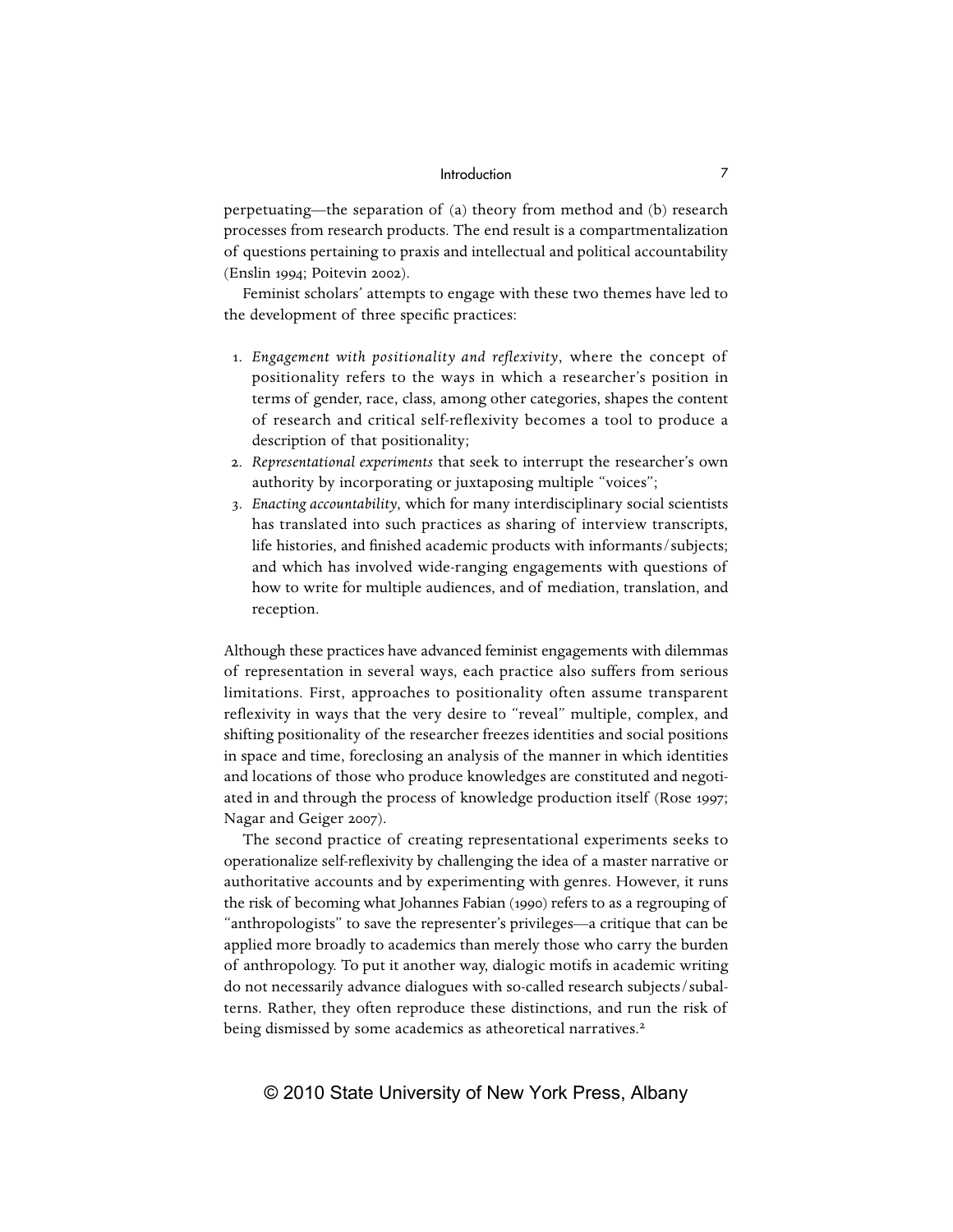Finally, the practice of accountability through such means as sharing interview transcripts, life stories, and academic products is a worthy goal that has the potential of advancing dialogues, but given the institutional and time constraints faced by academics in an environment of "accelerated professionalism" (Bender 1998), it rarely finds the legitimacy, encouragement, or resources that it deserves to prosper as a rigorous practice.

With respect to the understanding of praxis that we want to elaborate here, perhaps the most important limitation shared by all of the three approaches mentioned here is that although each attempts to engage with subjects on the ground, the hierarchy of knowledge producers and knowledges remains intact. The status of the academic researcher as the "true intellectual thinker" remains undisturbed, along with the hierarchies that elevate theory, research, and academic knowledge production to a higher plane than method, outreach, community-based conversations, and nonconventional academic writing. Not only does this hierarchization relegate the nonacademic collaborators to the second tier of knowledge production, it also automatically labels as "methodology," "activism," "atheoretical," or "unscholarly" most efforts that seek to destabilize or advance academic frameworks on the basis of dialogues and conversations outside academia. This hierarchy is further reinscribed by class; for instance, even when funding is available in academic settings for activist-academic partnerships, the academics' agendas and methodologies remain dominant in almost all cases (Barndt 2007).

This inevitable process of hierarchization serves to reinforce the three dichotomies named at the outset—between academics and activists; between theory and method; and between individual and collaborative processes of knowledge making. Looking at the relationships among these categories simultaneously—of the individual, the academic, and the theoretical, on the one hand, and of the collaborative, activist, and methodological on the other—suggests how dialogic praxis is pushed to the margins. At best, the critique that emerges through praxis gets reduced to another form of representational device or labeled as "participatory action research," and, in the process, gets bureaucratically controlled or abstracted from its embeddedness in lived struggles. At worst, academic gatekeepers discount such critique as "activism" and relegate it to a community outreach activity on the individual academic's *curriculum vitae* or annual report. And we are left again with a recurring problem: academic knowledges that dominate and languages that exclude, to safeguard the closed interpretive communities that have become constantly shrinking fiefdoms forbidden to the uninitiated (Said 2002).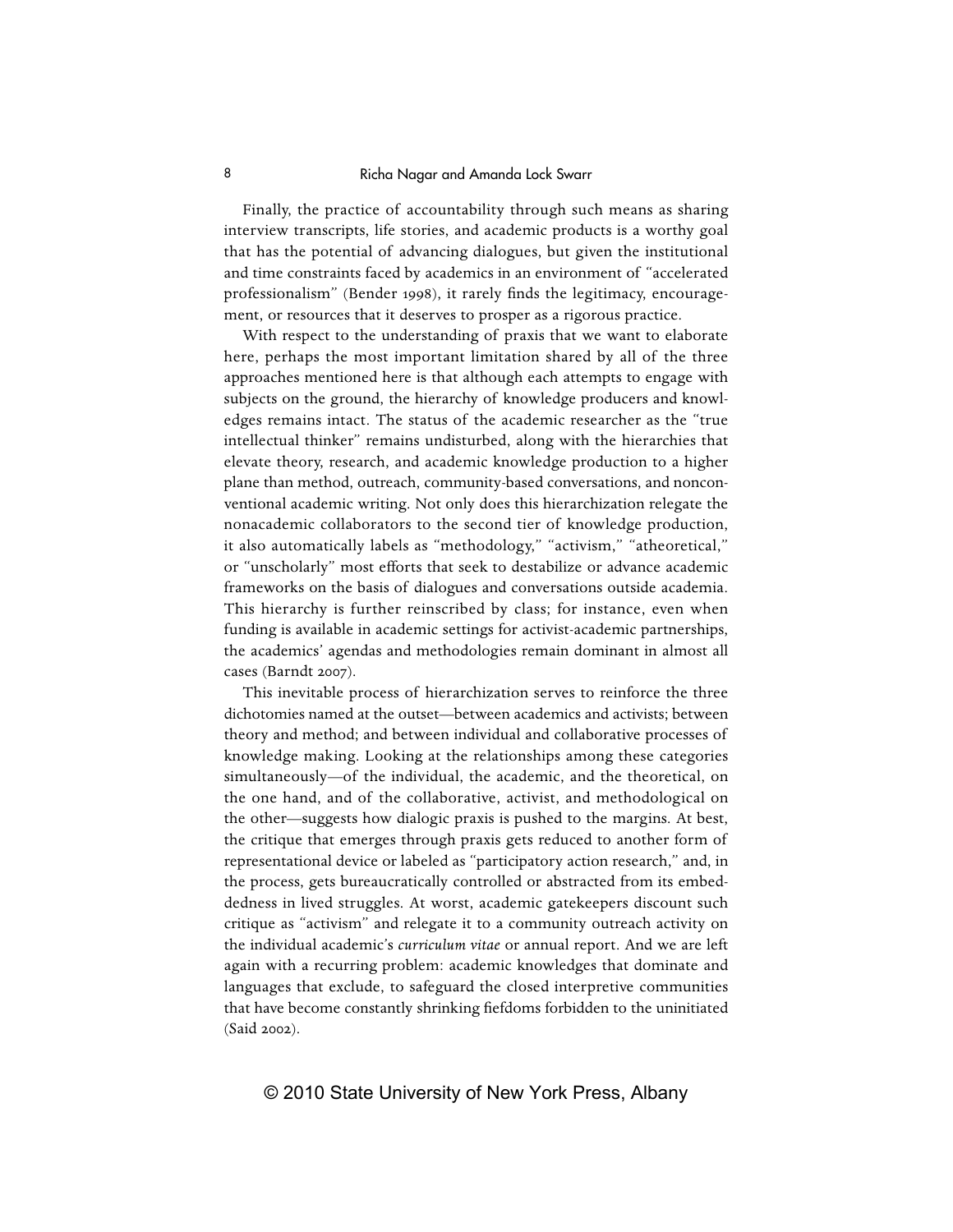By framing the challenge of collaborative praxis in terms of three dichotomies, we do not want to duplicate the problems that inhabit the binary of global and local. Local and global are often imagined in ways such that, rather than being seen as mutually constitutive and permeable constructs, the global is viewed as an oppressive network of power structures and the local becomes an innocent victim. The local also becomes a pure source of oppositional consciousness and a space of resistance to the global. In strikingly parallel ways, there is a danger of constructing the "academic" as the "global" and the "activist" as the "local," and of similarly conflating the "collaborative" and the "methodological" as victims of individually produced knowledges and theories.

Our argument for dismantling the three dichotomies, then, is not about a simple reversal of hierarchies and systems of valorization. Rather, we suggest that transnational collaboration should become a dynamic construct through which praxis can acquire its meaning and form in a given place, time, and struggle. Like our collaborators in this volume, we resist the inclination to position transnational feminisms as some teleological end result of progress narratives. Instead, we work within a crisis of representation that relies on critical transnational feminism as inherently unstable praxis whose survival and evolution hinge on a continuous commitment to produce selfreflexive and dialogic critiques of its own practices rather than a search for resolutions or closures—not to reproduce exercises in narrow "navel-gazing" but always in relation to overlapping hegemonic power structures at multiple temporal and geographic scales.

#### **Revisiting** *Scattered Hegemonies* **and** *Feminist Genealogies*

As a way to generate new conversations that are committed to envisioning and advancing transnational feminist praxis, we want to reconnect our focus on praxis and knowledge production with current theorizations of transnational feminisms. We begin by considering two texts that are often viewed as canonical in defining and conceptualizing transnational feminisms: Inderpal Grewal and Caren Kaplan's *Scattered Hegemonies: Postmodernity and*  Transnational Feminist Practices (1994) and M. Jacqui Alexander and Chandra Talpade Mohanty's *Feminist Genealogies, Colonial Legacies, Democratic Futures* (1997). The decade following their respective publications has not lessened their influence in scholarship and pedagogical contexts. How do these two texts approach questions of collaboration in transnational feminist theory?

*Scattered Hegemonies* intends to problematize feminist theory and consider the usefulness of "postmodernity." Grewal and Kaplan's central questions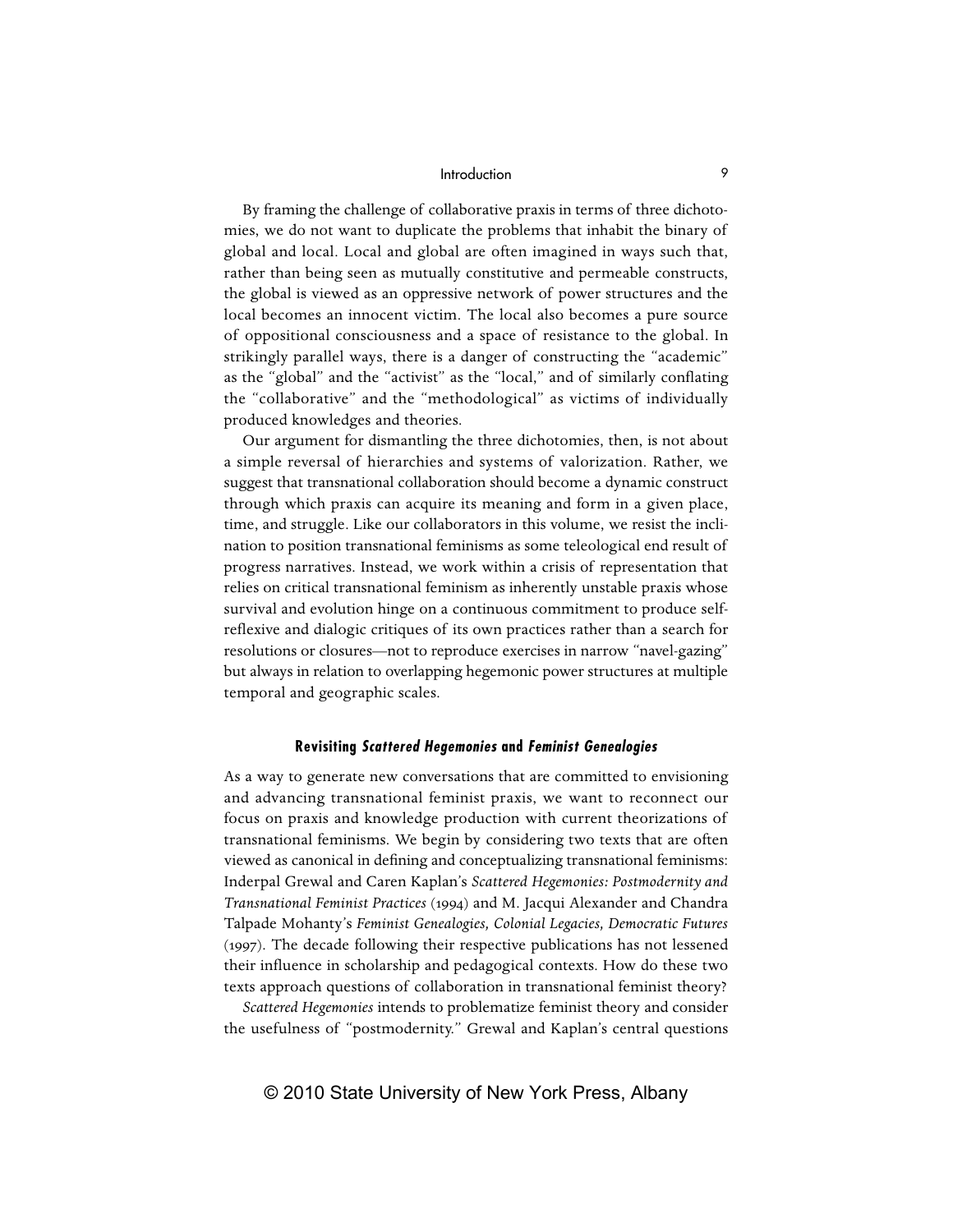are: "(1) What kinds of feminist practices engender theories that resist or question modernity? [and] (2) How do we understand the production and reception of diverse feminisms within a framework of transnational social/cultural/economic movements?" (1994: 2-3). For these two authors, decentering feminism and allowing for multiplicities is critical. They suggest that analyses of the relationship of "scattered hegemonies"—defined as "the effects of mobile capital as well as the multiple subjectivities that replace the European unitary subject"—to gender relations will serve to reduce generalizing northern dominance (Grewal and Kaplan 1994: 7).

*Feminist Genealogies*, by comparison, addresses feminist approaches to colonialism and possibilities of feminist democracy and "aims to provide a comparative, relational, and historically based conception of feminism, one that differs markedly from the liberal-pluralist understanding of feminism, an inheritance of the predominantly liberal roots of American feminist praxis" (Alexander and Mohanty 1997: xvi). Their articulation of feminist praxis is particularly relevant to our discussion here:

To talk about feminist praxis in global contexts would involve shifting the unit of analysis from local, regional, and national culture to relations and processes across cultures. Grounding analyses in particular local, feminist praxis is necessary, but we also need to understand the local in relation to larger, cross-national processes. (Alexander and Mohanty 1997: xix)

Alexander and Mohanty push us to move toward a transnational vision of praxis itself that allows us to understand not only their articulation of this concept, but their analysis of the ways praxis necessarily works with processes that move through and beyond the global/local dichotomy.

Clearly, there are substantive differences between these two texts in the intentions of their respective projects. The subjects of each of these books also differs; while Grewal and Kaplan's collaborators focus primarily on published texts, the contributions that constitute *Feminist Genealogies* are concerned primarily with authors' involvements with activist movements. In terms of our present concerns, both volumes disrupt the divides between academia and activism and between theory and method. However, it is in considering the individual/collaborative divide that we find the most relevant differences between these texts. Grewal and Kaplan "believe that we must work collaboratively to formulate transnational feminist alliances" (1994: 1) and forged alliances with one another and with the volume's contributors to form a "writing community." Furthermore, their own activist work has informed their understandings of gender and geopolitics. They inform the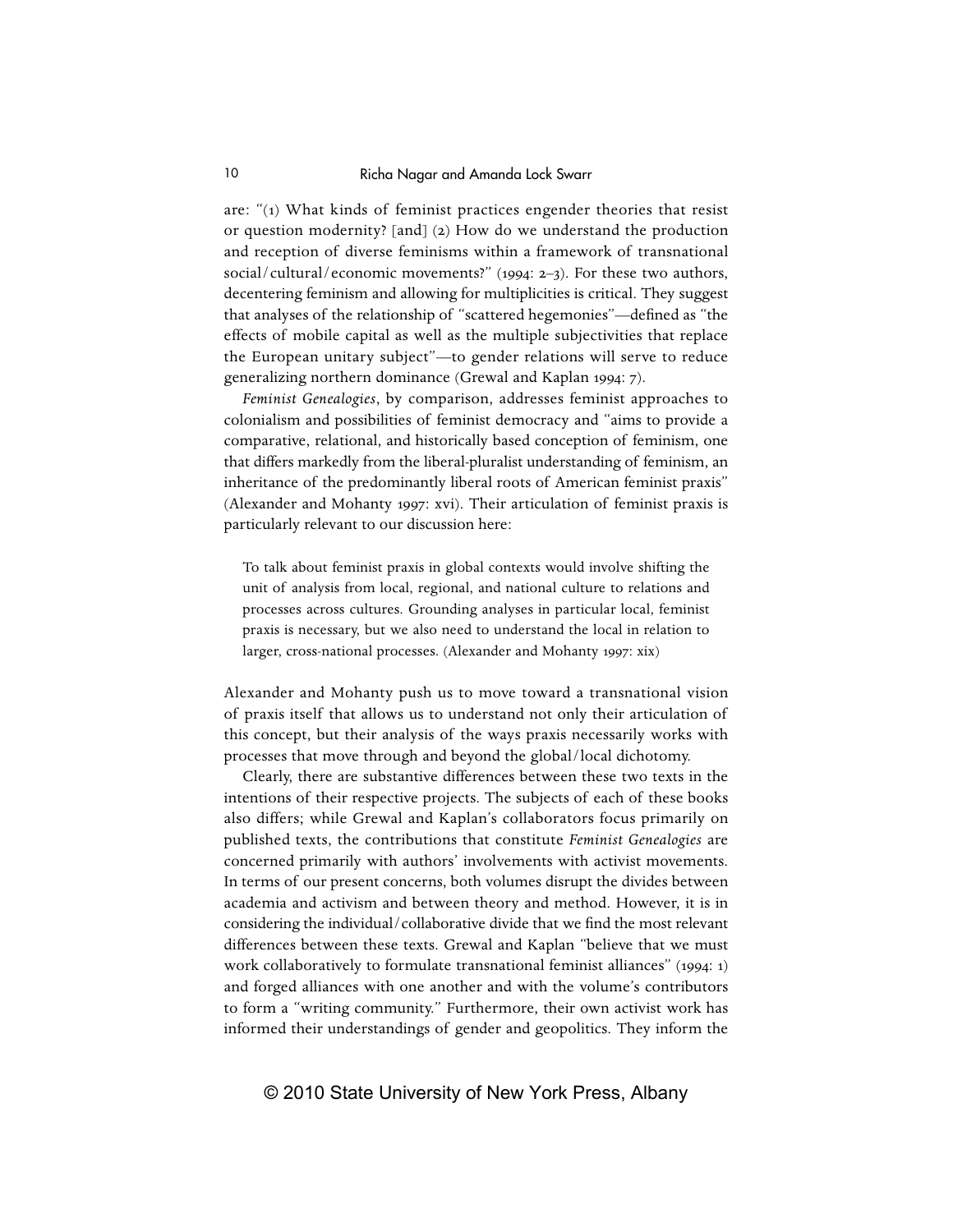reader, "Many of our close allies are not necessarily represented by essays in the collection but their work with us in study and writing groups is reflected in these pages" (Grewal and Kaplan 1994: 2). These collaborations influence the text in deep ways; as Grewal and Kaplan state, "Rather than attempt to account for or definitively circumscribe either 'theory' or 'practice,' the essays in this collection engage political and narrative strategies as they proliferate in transnational cultures" (1994: 28).

Alexander and Mohanty similarly collaborate with the volume's authors, while at the same time highlighting their accountability to the communities with whom they produce both activism and knowledge(s). They write: "In collaborating with the authors, each other, and other sisters and comrades over the years, we have come to know the critical importance of figuring out our communities to which we are accountable" (1997: ix). Alexander and Mohanty (1997: xiii) further suggest that, through their process of working together, "we now know that our best ideas are produced through working and thinking together." *Feminist Genealogies* attempts to intervene into the space of praxis while taking the notion of collaboration in a different direction than that articulated in *Scattered Hegemonies*. Alexander and Mohanty  $(1997: xx)$  write:

Individual analyses are grounded in the contemporary crisis of global capitalism, suggesting that these particular contexts are the ones which throw up very specific analytic and political challenges for organizations. Here, no false dichotomy exists between theory and practice. We literally have to think ourselves out of these crises through collective praxis and particular kinds of theorizing.

This collective commitment to "think ourselves out of these crises" returns us to the dichotomous constructions that have concerned us in this chapter. It challenges us to ask whether the hierarchical relations between theory and method and the oversimplified dichotomy of academia and activism can be subverted through intellectual productions that refuse to separate the two. In the instance of *Feminist Genealogies*, "the sustained and collective work that has gone into producing it is itself a reflection of a way of doing politics, a mode of organizing that interrupts the more pervasive 'professionalized' production of scholarship. . . .In other words, all the authors connect their work to feminist communities in struggle—their work flows from this connection" (Alexander and Mohanty 1997: xx). However, as Ella Shohat points out in *Talking Visions*, a less-cited but similarly crucial contribution to what she terms "multicultural feminisms," the reality that connections,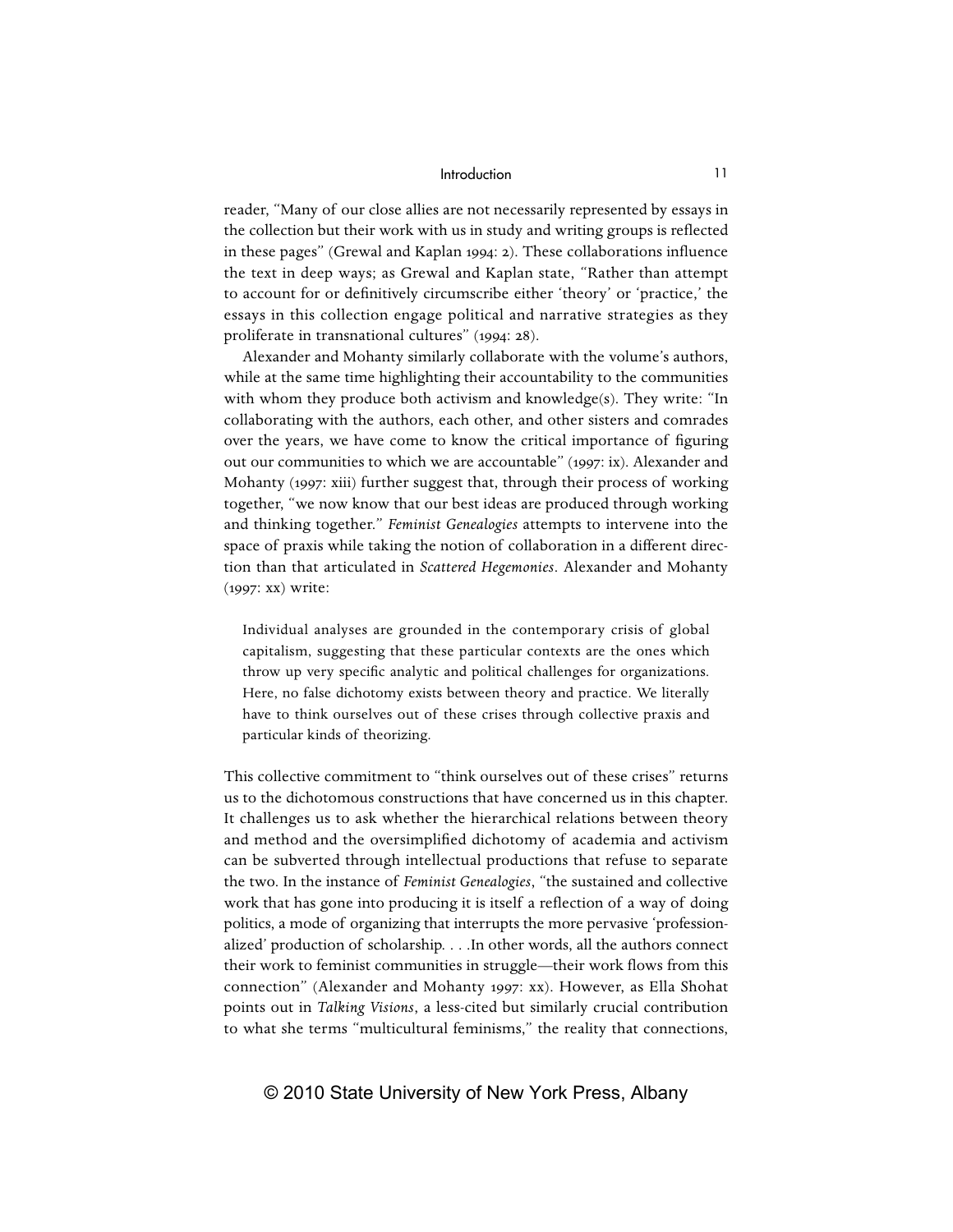borders, and passports are under surveillance is a constant reminder that some connections are easier to make than others in a world "simultaneously undergoing globalization and fragmentation" (1998: 15).

How does contemporary scholarship within this increasingly codified field help us to redefine the boundaries of *transnational feminist collaboration* when all three of these terms are highly contested? In their more recent work, Kaplan and Grewal frame their interventions as operating within a "transnational feminist cultural studies" framework (2002). For them, this approach offers "an interdisciplinary site [that] can provide a space for critique and production of new sites of knowledge" (2002: 67). In this chapter, and in this volume more generally, our claim is that transnational feminist studies is a necessarily unstable field that must contest its very definition in order to be useful. As M. Jacqui Alexander pointed out, ". . . the very category of the transnational—which has itself been put to multiple uses—*continues to be haunted by relativist claims that effectively reinscribe dysfunctional hierarchies* and obscure the ways in which national and transnational processes are mutually, though unequally, imbricated" (2005: 183, emphasis added). This reinscription is at the heart of the paradoxes of transnational feminisms. Perhaps we can take heed of Butler's (1993) earlier cautions and recent discussions of queerness (Eng et al. 2005) that remind us that queer studies, when operating ideally within its own principles of self-critique, can never fully be articulated or defined. Along similar lines, we suggest that  $(a)$  transnational feminist collaboration must be critically interrogated as we simultaneously work to define it as a set of slippery and contingent terms, and (b) that this should be done not with the primary purpose of generating new debates in narrowly defined academic circles, but to forge the kind of connections that Chatterjee (2009) invites us to imagine,

connections [that] chafe against the *realpolitik* of geopolitical mappings [so that] . . . we/i might begin to conceive of hemispheric linkages within the deepest epistemic and affective logics of empire and violence. Then, we/i can conceive the shared cosmologies of suffering which bring together a displaced mother from New Orleans with another mother from an Indian plantation, each mourning her dead child. One is dead from the impacts of state violence and neglect, the other from starvation. Perhaps our task as activist/scholars is to tie the threads of such connected suffering, across spaces of embodied difference, with ethical purpose and reflection. Perhaps, then, we can *together* mourn, hunger *and* create global knowledges—*global literacies*—in the service of social transformation, compassion and justice. (146, emphasis in original)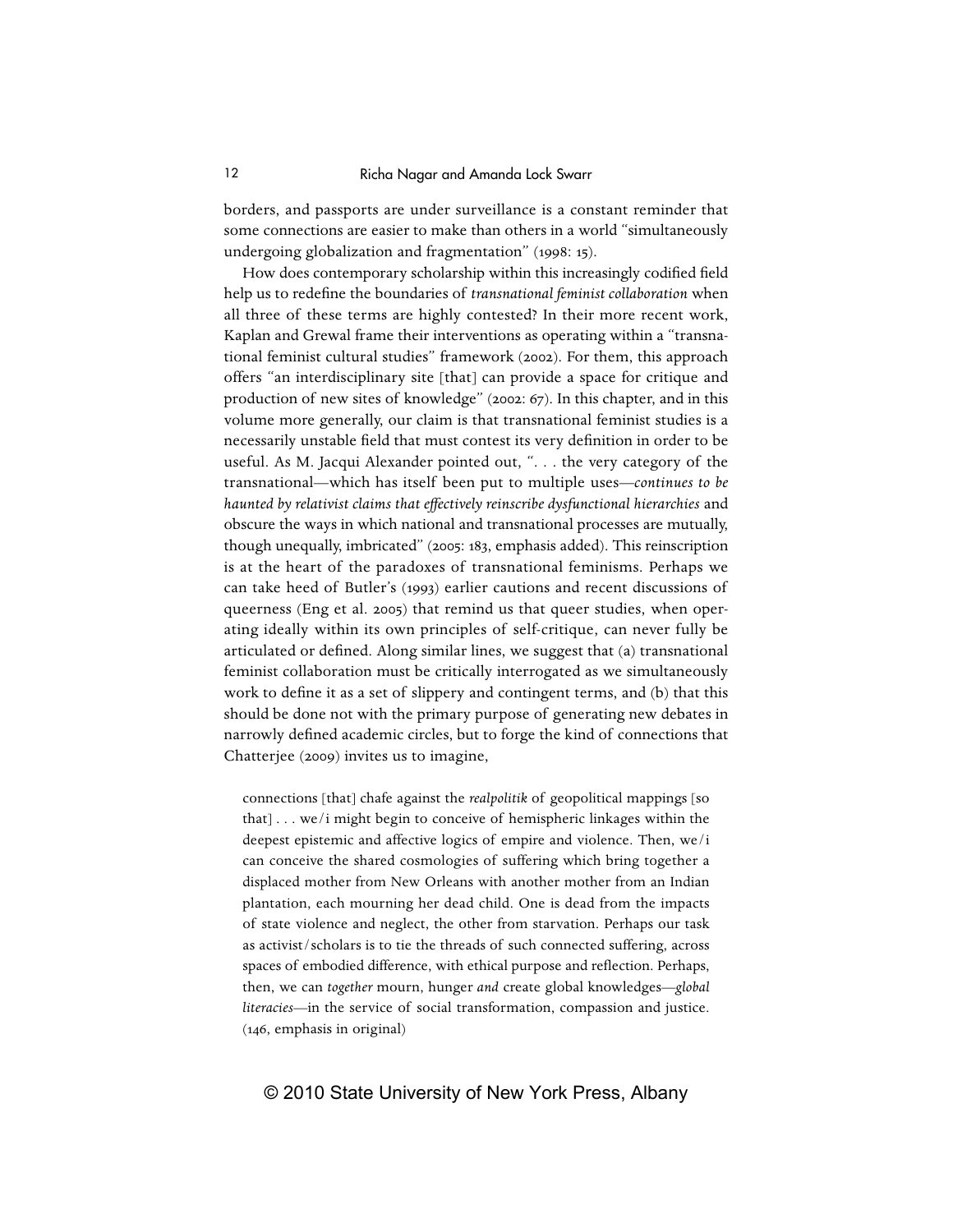#### **Extending the Discussion**

Attending to these conceptual complications, this volume provides a systematic discussion of the possibilities of collaborations that consciously combine struggles for sociopolitical justice with feminist research methodologies, thereby extending the meanings and scope of transnational feminist theory and practice. This collection emerges from a twelve-year-long intellectual partnership between the editors that has included our own collaborations as feminist teachers, students, and coauthors in the U.S. academy, as well as dialogues between us about our respective engagements with grassroots activists and struggles in India and South Africa. As we worked through the debates about feminist theories and methods in U.S. academia and their intersections (or absences thereof) with the ongoing debates in the sites of our feminist activism, research, and creative work in the global South, we often found ourselves mingling questions of access to drinking water with those of access to antiretroviral drugs, and the languages and spaces of "empowerment" and poverty with those of intimacies and sexualities.

Throughout these conversations, however, we kept returning to the productive but troubling relationships between academia and activism, to the contradictions of the growth of "transnational feminisms," and to the dilemmas we found in our own North/South collaborations. Paradoxically, however, the spaces to address these concerns in our graduate and undergraduate classrooms seemed to be forever shrinking despite the emergence of a feminist studies professoriate in the global North, on the one hand, and the rise of transnational feminist discourses, on the other.

From these ruminations evolved the idea of organizing a two-day workshop on transnational feminist praxis. This workshop, held at the University of Minnesota in fall 2006, featured eight papers authored by feminist scholars in the North American academy who have been thoroughly immersed in questions pertaining to collaborative praxis. The papers were circulated beforehand and each was assigned to a scholar from the University of Minnesota whose own research interests intersected with the paper, and who provided careful reading and critical commentary on the paper, before opening up the discussion in a public forum (attended mainly by graduate students and scholar activists). In addition, the authors also spent time learning about each other's political and intellectual trajectories. These conversations sowed the seeds of new partnerships, and the participants decided to develop the papers into chapters for a collaborative volume. Each paper presented at the workshop was exchanged with and reviewed by two other contributors to the collection, while four new chapters were added in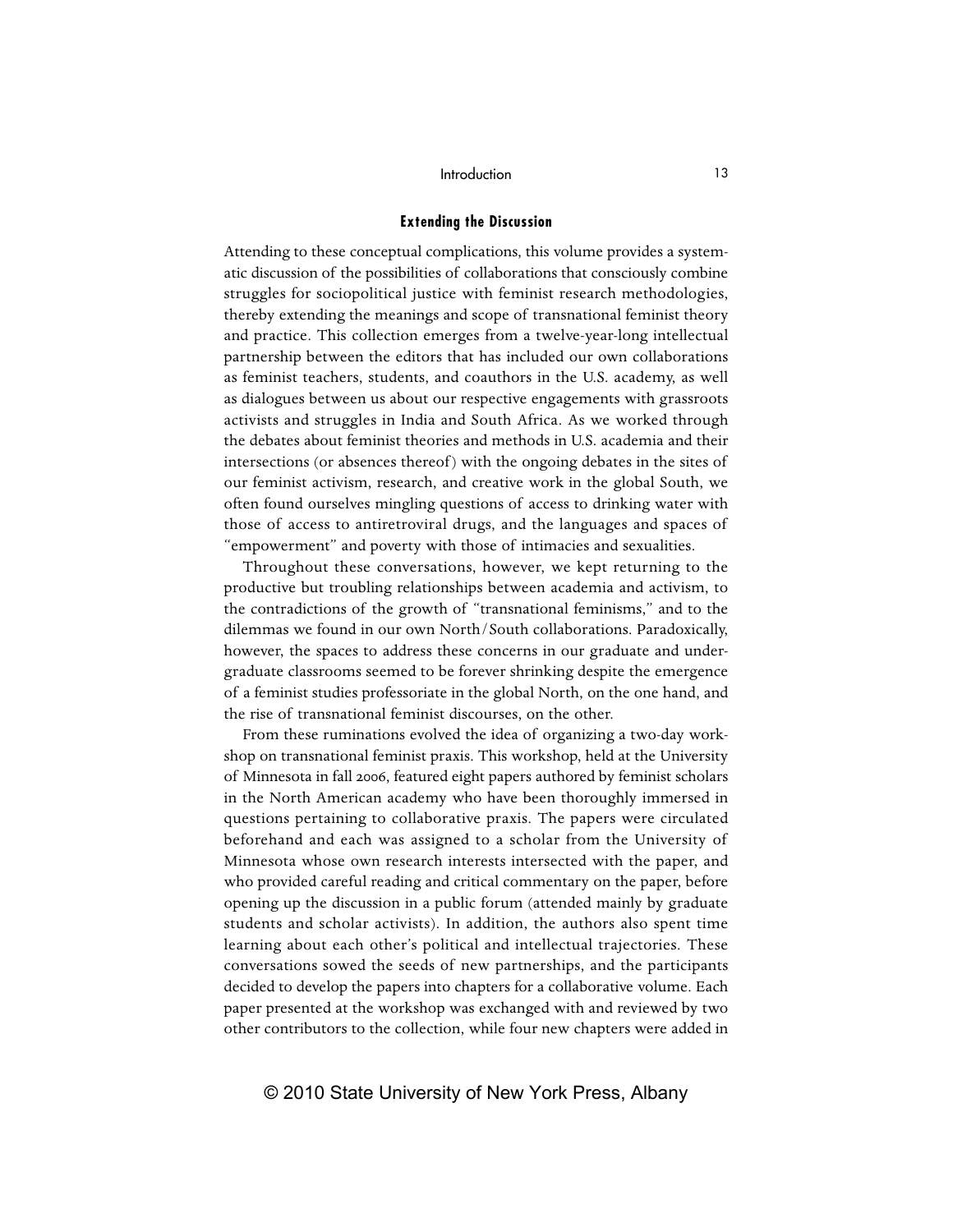the process of making this volume, at least in part, because of the conversations that the workshop triggered. The following questions animated our initial inquiry:

- What forms can transnational feminist collaboration take and what limits do such forms pose?
- What are the relationships among collaboration and transnational feminist theories in creating new spaces for political and intellectual engagements across North/South and East/West divides?
- Can collaborative practices consciously combine struggles for intellectual empowerment and socioeconomic justice while also attending to the problem of how northern academic engagements inevitably produce "difference"?

What finally emerged from these dialogues was a set of chapters that addresses the complexities and challenges of multiple forms of collaboration: across geographical, linguistic, and socioeconomic borders; between activists and academics; and across institutions and "fields" of feminist academics and NGO workers.

The chapters of this volume collectively suggest that collaboration is not merely a set of concrete strategies or models with ethical dilemmas and conceptual difficulties that must be addressed and attended to. On the contrary, collaboration itself poses a theoretical challenge to and potential for rethinking transnational feminist frameworks by creating new spaces for political and intellectual initiatives beyond disciplinary borders, academic/ artistic/activist divides, and North/South dichotomies. At the same time, the authors resist an impulse to celebrate collaboration as a panacea and remind us that for collaborative praxis to retain its critical edge and radical potential, collaboration itself must be subjected to continuous critical scrutiny so that it can oppose the paralyzing effects emanating from the institutionalization of both academia and activism.

As conversations unfolded among the contributors to this volume, the objectives herein came to be threefold. The first was to conceptualize feminist collaboration as an intellectual and political practice that allows us to grapple with the possibilities and limitations of theory as praxis and insists upon problematizing the rigid compartmentalization that separates research from pedagogy, academic from activist labor, and theorizing from organizing and performative arts. Our second goal was to combine theories and practices of knowledge production through collaborative dialogues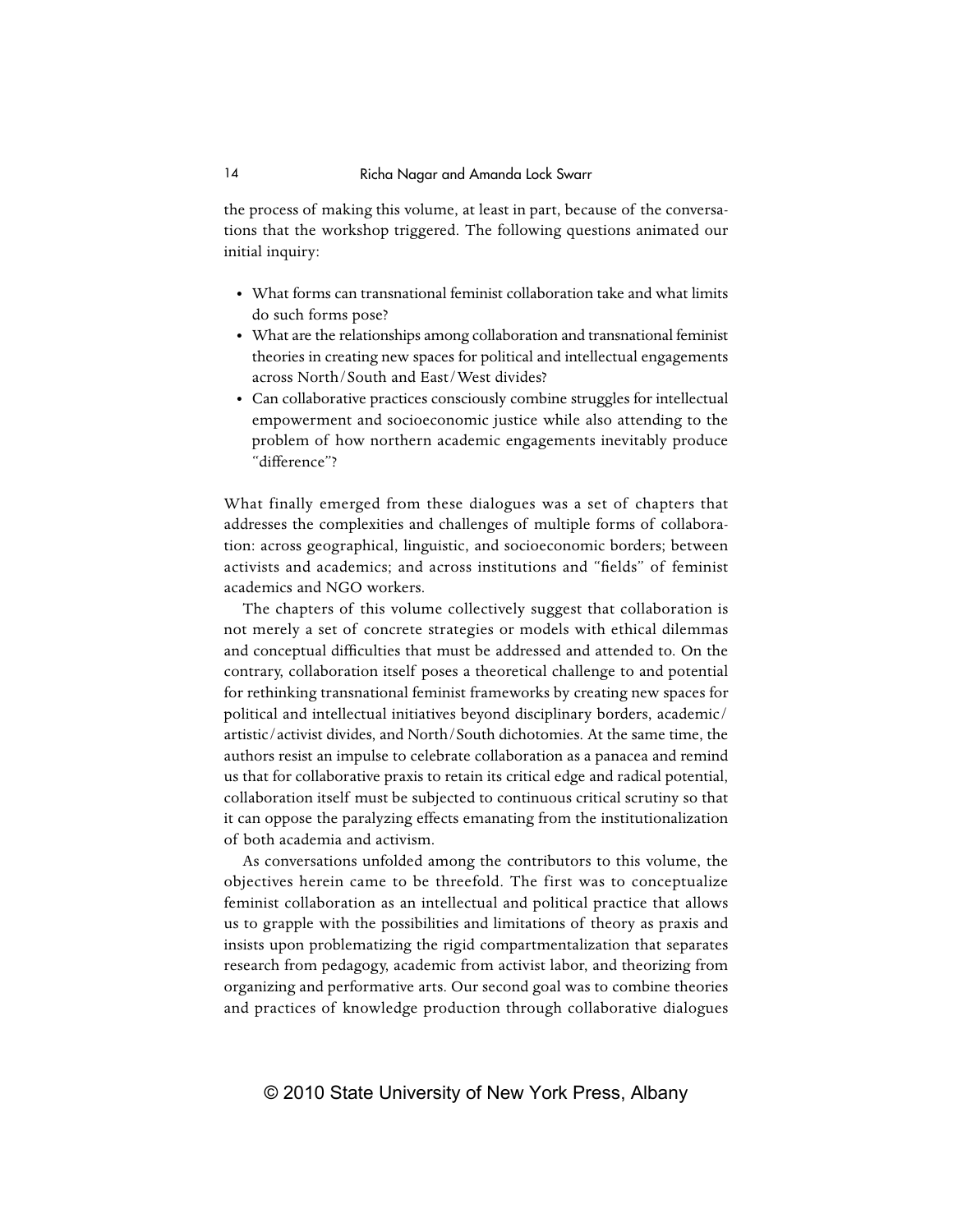that invite us to rethink dominant scholarly approaches to subalternity, voice, authorship, and representation. Last, but not least, the contributors sought to explore how feminist approaches to collaboration can allow us to articulate transnational feminist frameworks and to simultaneously create new spaces for political and intellectual initiatives across socioeconomic, geographical, and institutional borders. Our collective efforts to reconceptualize transnational feminist collaboration in this volume consider how collaborative praxis is marginalized in dominant institutional spaces of the academy, while also imagining the ways in which such praxis can become a rich source of theoretical *and* methodological interventions and agendas that can begin the process of identifying and re/claiming those spaces.

Part 1 of this volume, Decolonizing Transnational Feminisms, takes up paradoxes of language and meaning that concern all of its contributors. This section opens with M. Jacqui Alexander and Chandra Talpade Mohanty's critical exploration of the category of *the transnational*, interrogating the genealogy of this category in women's and LGBTT/queer studies in the U.S. and Canadian academy.<sup>3</sup> As part of their larger project to think through the political and epistemological struggles that are embedded in radical transnational feminist praxis, the authors analyze the work that this category does in particular feminist contexts; its complex relationship to colonial, neocolonial, and imperial histories and practices on different geographical scales; and the specific material and ideological practices that constitute the transnational at this historical juncture and in the U.S. and Canadian sites we as feminist thinkers occupy ourselves. To those who embrace the label of *transnational feminism*, Alexander and Mohanty pose the crucial question: when is the transnational a normativizing gesture and when does it perform a radical decolonizing function? In the next chapter, Jigna Desai, Danielle Bouchard, and Diane Detournay approach this same problematic by suggesting that we must see the working definitions of transnational feminisms as necessarily open and contingent, rather than as static and prescriptive. The authors explicate *praxis* and propose that transnational feminist praxis and collaboration must be understood as critically compromised and embedded within their very sites of analysis and critique. For these authors, understanding transnational feminism as having completed its intellectual mission is a mistake; rather, transnational feminism should provide a self-critique and means for understanding rather than codifying globalism.

If all knowledge is embodied in dialogue, then the dimensions of what must constitute the specific politics of accountability, representation, and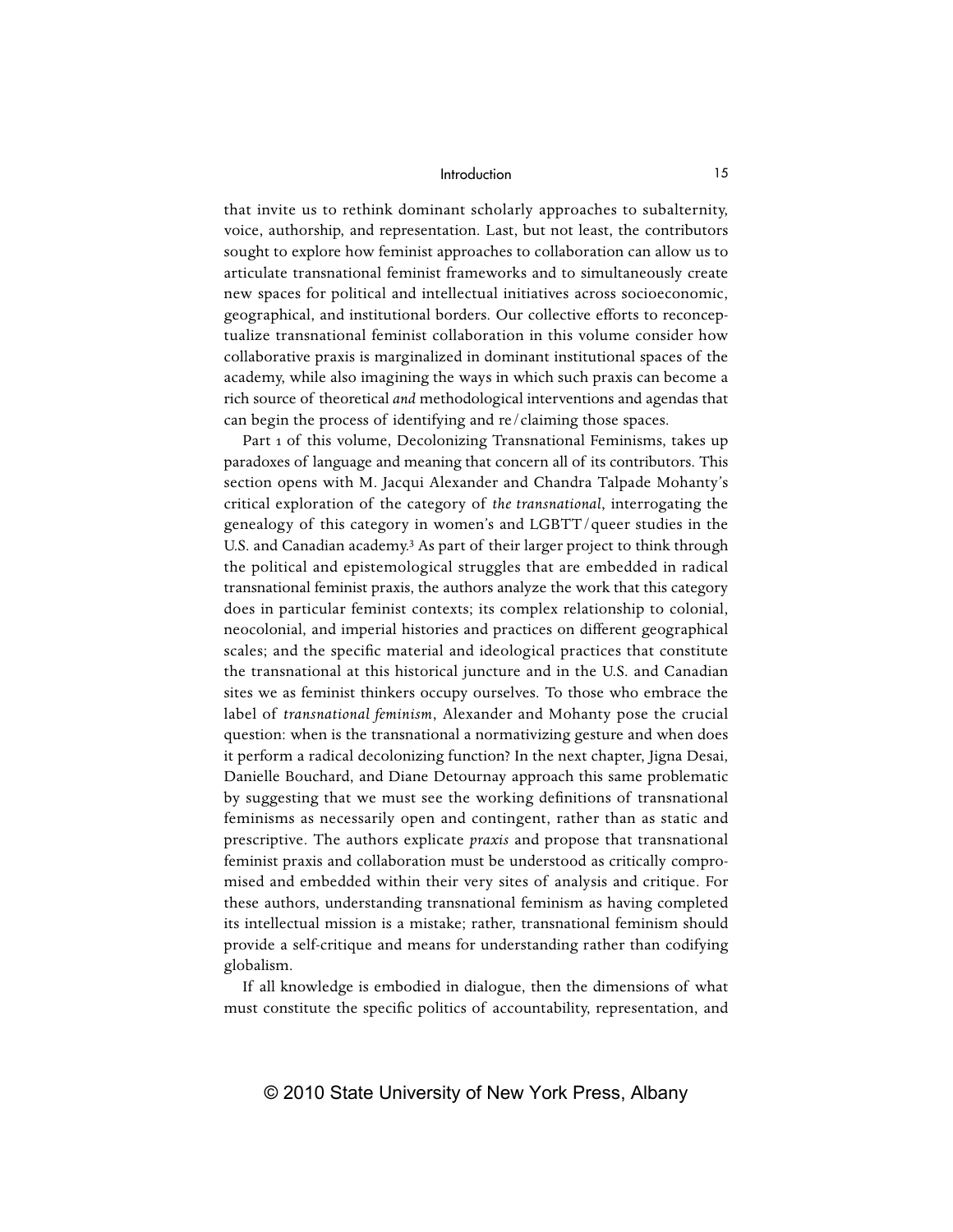positionality must also emerge through the particularities of a given collaborative process. At the same time, a commitment to collaborative praxis also requires a serious critical reflection on who is or is not deemed to be a legitimate knowledge producer, which spaces, institutions, and languages get included or excluded from practices of knowledge making, and with what results. In part 2 of this volume, Dialogical Journeys, the authors continue to engage with the challenges posed in part 1 of the book, but framed in terms of political and intellectual journeys that continue to evolve through dialogues marked by continuous self-critique, unlearning, and relearning.

The section begins with Geraldine Pratt's chapter authored in collaboration with the Philippine Women Centre of BC and Ugnayan ng Kabataang Pilipino sa Canada/the Filipino-Canadian Youth Alliance. They reflect on the practices by which they attempt a reversed flow of knowledge from activists to expert and how this involved moving from a national to transnational frame of reference. Sam Bullington and Amanda Lock Swarr also unsettle hierarchies of knowledge production by considering the authors' navigation of their ten-year relationship with each other and with South African LGBT rights and HIV/AIDS treatment access activists. Both of these chapters present different sorts of dialogic exchanges, examining what it has meant to cultivate often contentious and complicated multiple collaborations over space and time, while interrogating the meanings of collaboration and building trust in historically exploited communities.

Linda Peake and Karen de Souza's contribution investigates the dialogic journeys of their political, intellectual, and emotional labor as collaborators, working over the last fifteen years in the Guyanese women's organization, Red Thread. Focusing primarily on questions of race, institutional location, and NGOization of development, the authors explore the feminist production of knowledge; the links between activism, social change and research; and dimensions of power that speak to silences within Red Thread. The Sangtin Writers—Reena, Richa Nagar, Richa Singh, and Surbala—delve into the same themes, but rather than centering on the distinction between academic and activist labor, they participate in the coproduction of dialogical/dialectical relationships between theory and practice, the lettered and the unlettered, and the fields inhabited by people's movements, NGOs, and academic scholars in analyzing the political transformation of Sangtin, an organization conceptualized as an NGO for rural women's empowerment. The authors of this chapter map the archaeology of Sangtin's evolution into a peasants' and laborers' movement and reflect on the ways that this shift throws up larger questions pertaining to women's issues, feminist politics, and transnational collaborations.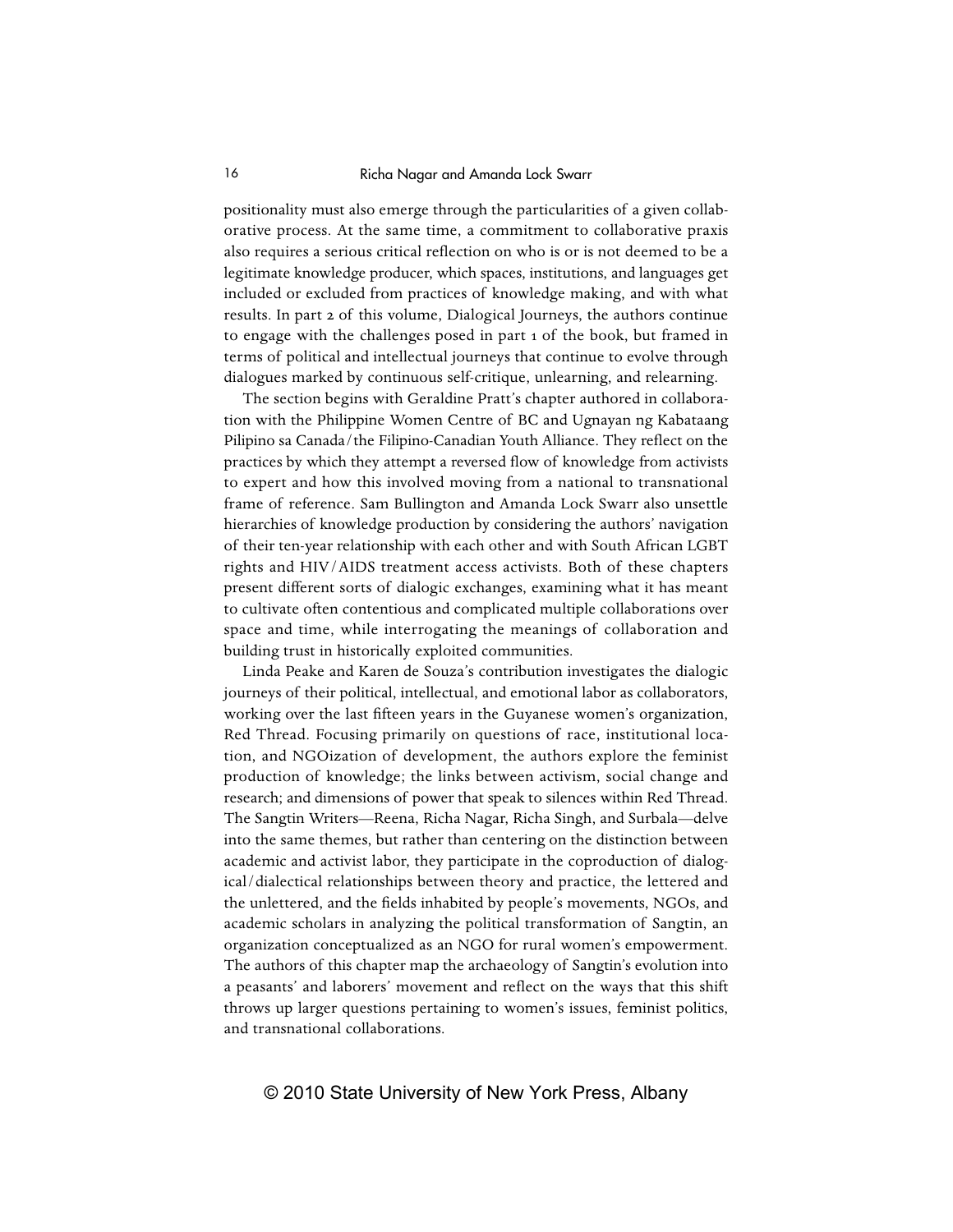Part 3 of the volume critically engages questions of transnational feminisms and praxis through a thematic focus on Representations and Reclamations. The section opens with reflections by Omise'eke Natasha Tinsley, Ananya Chatterjea, Hui Niu Wilcox, and Shannon Gibney on Ananya Dance Theatre's production *Duurbaar: Journeys into Horizon*. During the Transnational Feminist Praxis workshop in September 2006, participants attended this performance, which was followed by a discussion that centered on the themes of praxis, intersectionality, representation, embodiment, and funding. The dialogue that started in this space eventually resulted in the dancers' coauthored chapter for this collection. In it, the authors highlight how this choreography articulates a form that, while still recognizable in a South Asian aesthetic, resituates itself as it settles in different bodies and is deconstructed and hybridized to tell a complex, diasporic story. The writers claim that it is only through the constant negotiation of interpersonal relationships, a deep investment in learning each other's histories, a shared political vision, and plenty of sweat labor that collaboration and artistry can be created.

Similarly highlighting difficulties of artistic representation and collaboration, Deborah Barndt reflects on the VIVA! project that has engaged partners from four NGOs and four universities in Panama, Nicaragua, Mexico, the United States, and Canada in a collaborative research process focused on community arts and popular education processes. Recognition of the tension between embodied practice in community arts and a pervasive use of disembodied technologies to document and discuss this practice leads the VIVA! partners to imagine a model that envisions research as historical and cultural reclamation. In the final chapter of the book, Rachel Silvey returns us to the question of normativizing versus radical functions of transnational feminisms by reminding us that transnational praxis is characterized by a complex politics of representation, privilege, and positionality, and always runs the risk of unwittingly reinforcing the deeply problematic power relations that it seeks to disrupt. Focusing on a collaborative film project based in Indonesia and the United States, Silvey reconsiders definitions of feminist research, pedagogy, and outreach, while reflecting on the often conflicting agendas that different actors invest in reinforcing and challenging specific representations. Analysis of the complex possibilities and limitations of dance, the arts, and film as processes, products, and pedagogies are elements of both defining and undefining transnational feminist praxis.

Throughout this collection, the engagements of the contributors variously echo Alexander and Mohanty's critical call to grapple with the necessity of moving "away from the academic/activist divides . . . to think specifically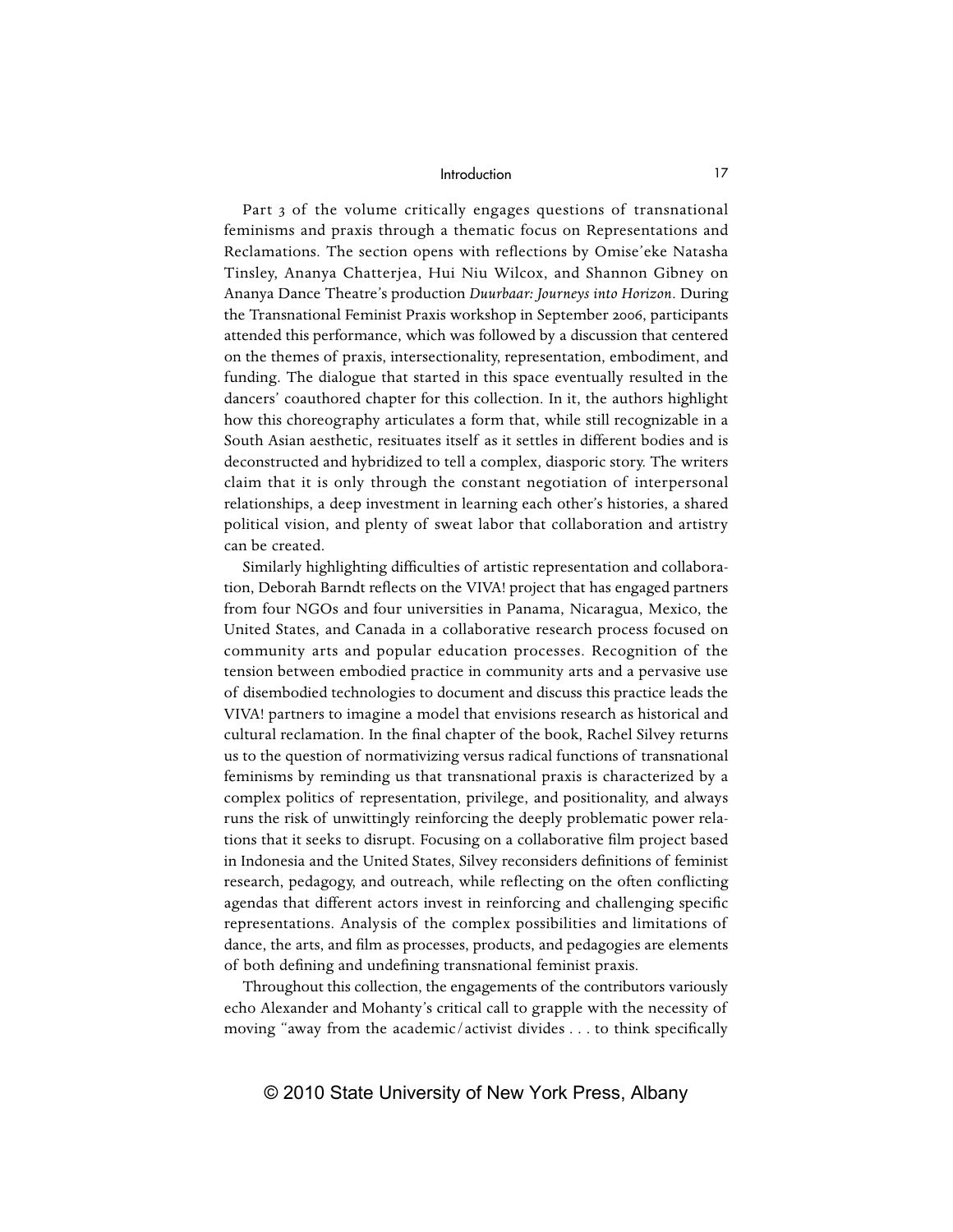about destabilizing such binaries through formulations of the spatialization of power and to recall the genealogy of public intellectuals, radical political education movements, and public scholarship that is anchored in cultures of dissent" (Alexander and Mohanty, this volume, 26). At the same time, the contributors point out the dangers of reifying collaboration or alliance work and turning it into a universalism or a panacea. The point here is not to encourage a codification or institutionalization of collaboration in the same ways that both intersectionality and the notion of transnational are being codified and disciplined. For collaboration to remain a dynamic and generative concept, it is critical to retain the incoherent, contingent, and contextual nature of such praxis. It is not that there should not be any room for individually produced knowledges and theorizations in transnational feminist enterprise—it is more that such enterprise will remain incomplete and impoverished in the absence of the kinds of collaborative spaces that we are seeking to open. Claiming more spaces for dialogic praxis necessitates constant renegotiations and retheorizations of power through alliances, languages, and critiques that disrupt dominant logics and imaginaries—not simply by resisting the celebration of the "expert," but also by creating radicalized practices for institutional transformations and sociopolitical justice.

#### *Notes*

We would like to acknowledge the support of the Center for Advanced Study in the Behavioral Sciences at Stanford where we wrote the first version of this chapter in 2006. Since then, we have benefited from comments of participants in the Feminist Studies Colloquia Series and the "Towards Transnational Feminist Praxis" workshop at the University of Minnesota and the "Collaborative Research and Praxis" workshop at the Simpson Center for the Humanities at the University of Washington. We would especially like to thank Deborah Barndt, Amy Brandzel, Sam Bullington, Sharad Chari, David Faust, Priti Ramamurthy, Naomi Scheman, and Joel Wainwright for their close readings of and valuable feedback on earlier versions of this chapter.

- 1. Our analysis of the deployment of *transnational* overlaps with the five intellectual foundations of transnational studies identified by Khagram and Levitt (2008: 2): empirical transnationalism, methodological transnationalism, theoretical transnationalism, philosophical transnationalism, and public transnationalism. However, we also insist on blurring and complicating the borders that place empiricism, method, theory, philosophy, and public/private in clearly separate domains.
- 2. It is interesting to note that labeling scholarship as "atheoretical" is taken to be a much more serious charge than deeming it irrelevant to "action."
- 3. The contributors to this volume make different choices about the acronyms to describe lesbian, gay, bisexual, transgendered, transsexual, intersexed, and queer communities. We follow their respective formulations here.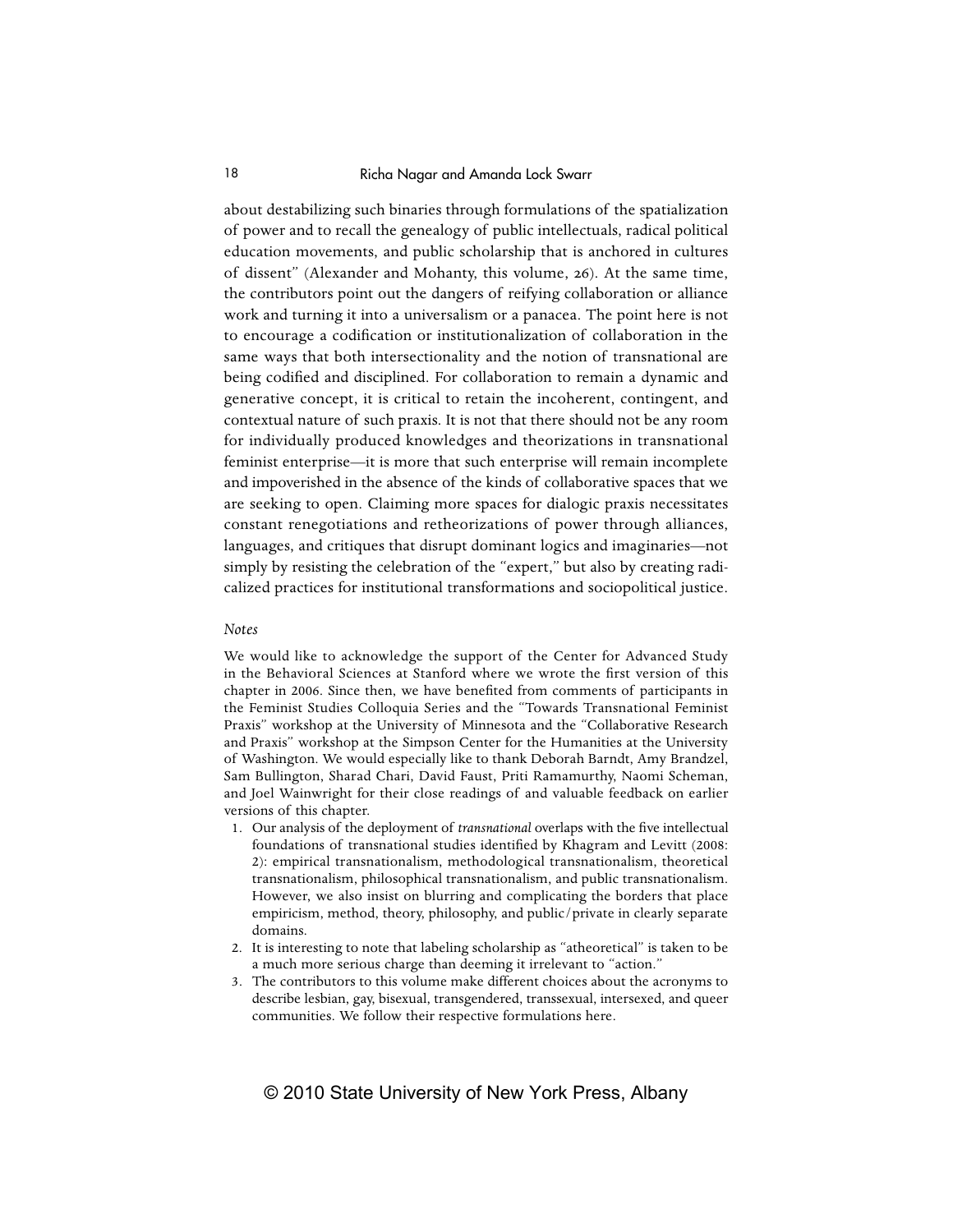#### *Works Cited*

- Alexander, M. Jacqui. 2005. *Pedagogies of Crossing: Meditations on Feminism, Sexual Politics, Memory, and the Sacred*. Durham and London: Duke University Press.
- Alexander, M. Jacqui, and Chandra Talpade Mohanty. 1997. "Introduction: Genealogies, Legacies, Movements." In M. Jacqui Alexander and Chandra Talpade Mohanty, eds., *Feminist Genealogies, Colonial Legacies, Democratic Futures.*  New York: Routledge. xii–xlii.
- Barndt, Deborah. 2007. Personal Communication.
- Bender, Thomas. 1998. "Scholarship, Local Life, and the Necessity of Worldliness." In Herman Van Der Wusten, ed., *The Urban University and Its Identity*. Boston: Kulwer Academic Publishers. 17–28.
- Bullington, Sam, and Amanda Lock Swarr. 2007. "Negotiating Feminist Futures: Transgender Challenges and Contradictions of a Ph.D. in Feminist Studies." In Hokulani Aikau, Karla Erickson, and Jennifer L. Pierce, eds. *Feminist Waves, Feminist Generations: Life Stories of Three Generations in the Academy, 1968–1998.* Minneapolis: University of Minnesota Press.
- Butler, Judith. 1993. *Bodies That Matter: On the Discursive Limits of "Sex."* New York: Routledge.
- Chatterjee, Piya. 2009. "Transforming Pedagogies: Imagining Internationalist/ Feminist/Antiracist Literacies." In Margo Okazawa-Rey and Julia Sudbury, eds., *Activist Scholarship: Antiracism, Feminism, and Social Change*. Boulder: Paradigm Publishers.
- The Combahee River Collective. 1982. "A Black Feminist Statement." In Gloria T. Hull, Patricia Bell Scott, and Barbara Smith, eds., *But Some of Us Are Brave: Black Women's Studies*. Old Westbury, NY: The Feminist Press. 13–22.
- Dreze, Jean. 2002. "On Research and Activism." *Economic and Political Weekly* 37(9): 817.
- Eng, David L., with Judith Halberstam and José Esteban Muñoz. 2005. "What's Queer About Queer Studies Now?" *Social Text* 84–85, 23(3–4): 1–17.
- Enloe, Cynthia. 1990. *Bananas, Beaches, and Bases: Making Feminist Sense of International Politics*. Berkeley: University of California Press.
- Enslin, Elizabeth. 1994. "Feminist Practice and the Limitations of Ethnography." *Cultural Anthropology* 9: 537–568.
- Fabian, Johannes. 1990. "Presence and Representation: The Other and Anthropological Writing." *Critical Inquiry* 16(4): 753–772.
- Freire, Paulo. 1993 [1970]. *Pedagogy of the Oppressed*. New York: Continuum.
- Grewal, Inderpal, and Caren Kaplan. 2001. "Global Identities: Theorizing Transnational Studies of Sexuality." *GLQ* 7(4): 663–679.
- Grewal, Inderpal, and Caren Kaplan. 1994. "Introduction: Transnational Feminist Practices and Questions of Postmodernity." In Inderpal Grewal and Caren Kaplan, eds., *Scattered Hegemonies: Postmodernity and Transnational Feminist Practices*. Minneapolis: University of Minnesota Press. 1–36.
- The Guardian. 2002. "Roy's Feminine Virtues." *The Guardian*, Friday, March 8. http://www.guardian.co.uk/theguardian/2002/mar/08/guardianletters3. Accessed on August 28, 2008.
- Kaplan, Caren, and Inderpal Grewal. 2002. "Transnational Practices and Interdisciplinary Feminist Scholarship: Refiguring Women's and Gender Studies." In Robyn Weigman, ed., *Women's Studies on Its Own: A Next Wave*